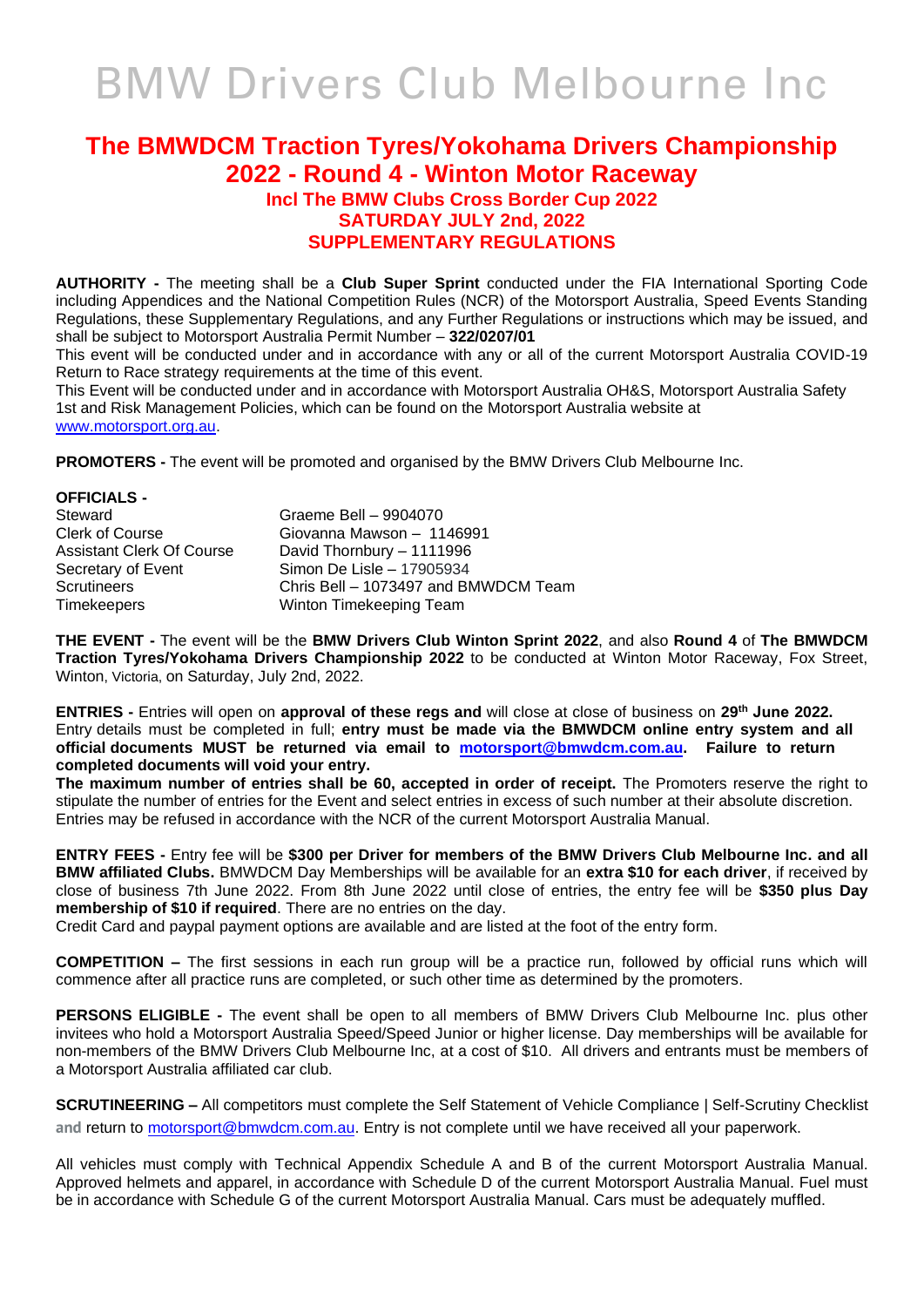**DRIVERS BRIEFING -** The attendance of all drivers is required at a Drivers Briefing to be held at 9:45 a.m. Saturday, July 2nd, 2022 Drivers who fail to attend may be liable for a penalty imposed by the Stewards or for denial of entry. Drivers briefing notes will be sent to all competitors prior to the event and will also be read out over the pa system to prevent a large gathering under covid-19 restrictions.

**TIMING -** The event will be electronically timed, and the fastest time will determine event winners. Event winners will be those competitors with the fastest time for a single run. In the event of a tie, the next fastest official time of each competitor will determine the event winner. Timing will be to one hundredth of a second.

**AWARDS -** Trophies may be awarded at the discretion of BMW Drivers Club Melbourne Inc. Further information may be forwarded to entrants and/or at the Drivers Briefing.

**PROTESTS -** Any protests must be lodged in accordance with the NCR.

**ABANDONMENT -** The Promoters reserve the right to abandon, postpone or cancel the meeting in accordance with the NCR.

**SAFETY – DRIVER -** Drivers must wear a helmet to a standard listed in the Motorsport Australia Manual and be deemed by the scrutineers of the event to be in a suitable condition for Motorsport use, nonflammable clothing, suitable footwear, and goggles or visors with lens other than glass in open cars (see Section 6 Schedule D of the Motorsport Australia Manual).

**SAFETY – CARS -** The attention of competitors is drawn to Section 6 of the Motorsport Australia Manual in which all vehicle requirements are listed in detail. Silencers are not mandatory, but vehicles must not exceed a noise limit of 95dB (A). Competitors are reminded that the possession and use of Halon/BCF fire extinguishers, other than where specific approval has been given by the E.P.A., is prohibited.

**ALCOHOL, DRUGS AND OTHER SUBSTANCES –** The holder of a Motorsport Australia Licence (or a Licence issued by another ASN) may be tested for the presence of any drug or other banned substance and subject to a penalty for a breach of the Australian National Anti-Doping Policy and/or the Motorsport Australia Illicit Drugs in Sport (Safety Testing) Policy at [www.motorsport.org.au.](http://www.motorsport.org.au/)

Consumption of alcohol in the paddock, pits or any other Reserved Area is prohibited until all Competition is concluded each day. The holder of a Motorsport Australia Licence (or a Licence issued by another ASN) may be tested for the presence of alcohol by a Motorsport Australia Accredited Testing Official (CATO) in accordance with the Motorsport Australia Alcohol Policy at [www.motorsport.org.au.](http://www.motorsport.org.au/)

**CLASSES -** The Competition will provide for the following classes:

#### **Class Summary**

- **A -** All <2.5L cars of any spec
- **B -** 2.5L racing spec cars (includes all e30 racing spec cars)
- **C -** All 2.5L to <3L cars (standard or modified), excluding cars in Class B
- **D -** 3L and over, standard or modified
- **E -** All M cars, standard or modified
- **F -** All >2.5L racing spec cars including racing M
- **G -** Non-BMW cars

*NB: For the avoidance of doubt, MINIs are considered to be BMWs for the purpose of these rules.*

*Please see Web site for clarification of Classes.*

Classes may be further created, sub divided or amalgamated at the discretion of the promoters. Final classes will be notified on the day of the competition.

**TRACK CONFIGURATION -** This event will be conducted on the **long track** configuration and normal clockwise direction.

**USE OF THE TRACK FOR PRACTICE -** The track will be available for unofficial practice prior to the event on Friday 1<sup>st</sup> July 2022, a normal Winton Open Practice Day.

**SIGHTING RUNS-** All drivers who have NOT PEVIOUSLY COMPETED on the Winton Track MUST complete at least two sighting runs behind a safety vehicle before commencing practice. Sighting runs will take place immediately after the drivers briefing, or at such other time as is deemed practicable by the promoters.